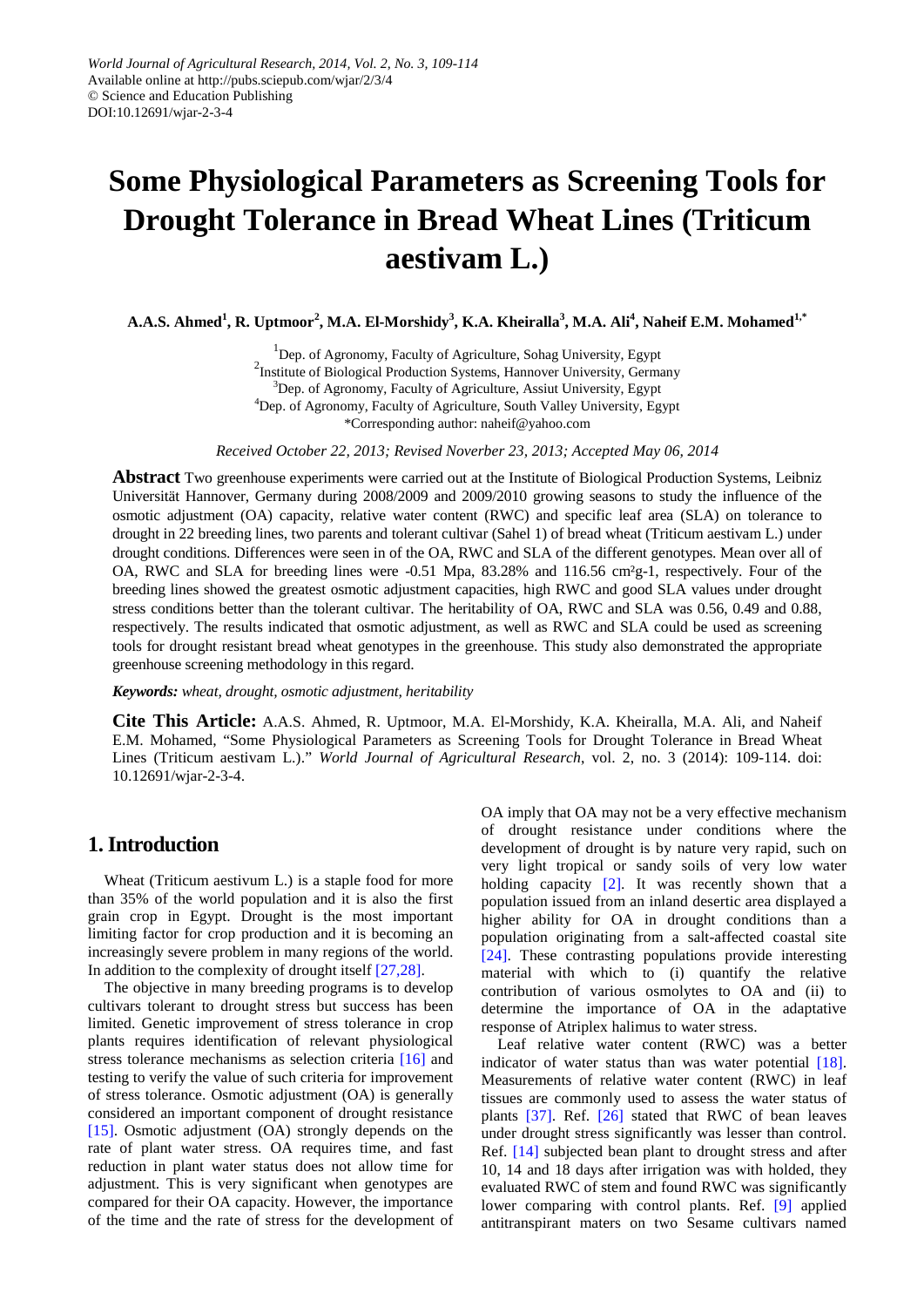Gize 32 and Shanavil 3 and observed that this matters by preventing water transpiration from leaves, led to increase in RWC in these cultivars. Specific leaf area (SLA), an indictor of leaf thickness, has often been observed to be reduced under drought conditions [\[21\].](#page-4-9)

In the present work the mechanisms involved in the response to drought were investigated in 22 wheat Lines with contrasting drought tolerance capacities, in order to study the relationship between the physiological basis of drought response and plant stress tolerance.

#### **2. Material and Methods**

The present investigation was carried out in the greenhouse during 2008/2009 and 2009/2010 at the Institute of Biological Production Systems, Leibniz Universität Hannover, Germany. The breeding materials used in this study consisted of all F5 families selected in F4 on the basis of high yield under drought conditions, as well as parents and the tolerant cultivar (Sahel 1). The total number of evaluated families was 22 families. The used genetic material:

| Table 1. The pedigree and origin of the two parents and the tolerant cultivar (Sahel 1) |                                        |               |  |  |  |  |
|-----------------------------------------------------------------------------------------|----------------------------------------|---------------|--|--|--|--|
| Parental name                                                                           | Pedigree                               | Origin        |  |  |  |  |
| Sids 4 (P1)                                                                             | May'S'/Mon'S'//CMH74A.592/3/Giza 157*2 | Egypt         |  |  |  |  |
| Tokwie (P2)                                                                             | ------                                 | South Africa  |  |  |  |  |
| Sahel 1                                                                                 | NS 732/PIMA//Veery'S'                  | <b>ICARDA</b> |  |  |  |  |
|                                                                                         |                                        |               |  |  |  |  |

Laboratory procedures:

Two experiments were carried out during 2007/2008 and 2008/2009 seasons. Polyvinyl chloride columns of 12.5 cm inner diameter were used and the length of the columns was 50 cm in the two experiments. The substrate for growing the plants was homogenized loamy soil, which was dried in the greenhouse for one month before starting the experiments. While filling the columns, soil samples were taken to determine the initial soil water content. Soil water holding capacity (SWHC) was measured by subtracting the weight of columns filled with dry soil and the weight of columns saturated with water after allowing the exceeding water to drain until there was no change in the weight.

The experiment was designed as RCBD with four replicates in north-south direction, and genotypes were completely randomized within the plots. Two seeds were sown in the middle of every column. After germination, one seedling was removed. Plants were kept well watered at 80% water holding capacity (WHC), Columns were weighed and plants were topped up every third day to reach required SWHC and the drought stress cycle was started four weeks after sowing and the duration of the stress cycle was about 4 weeks. Fertilizer was applied to the optimum dosage and diseases and pests were controlled using appropriate pesticides.

The following measurements were recorded: -

– Physiological traits.

1. Relative leaf water content (%) (RWC): was measured at the beginning of the stress cycle and at the end of stress cycle on leaf cuttings, a small part of leaf area of the main tiller and the first biggest other tiller were cut and RWC was calculated using the following equation:

 $RWC = (FW - DW)/(TW - DW) \times 100$ 

where FW and DW are fresh weight and dry weight of the leaf and TW is the turgor weight of the leaf after submergence of leaf samples in distilled water for 24 h.

2. Osmotic potential (Ψs): was measured at the beginning of the stress cycle and after the stress cycle on leaf cuttings, a small part of leaf area of the main tiller and the first biggest other tiller were cut and stored to measure osmotic potential by using the psych- rometric method and Wescor C-52 sample chambers (Wescor Inc., Logan, USA). Ψs,cd was corrected for relative leaf water content. Osmotic adjustment (Mpa), OA was estimated as follows:

 $OA = \Psi_{s,cd} \times RWC_{cd} \Psi_{s,ww} \times RWC_{ww}$ 

where  $\Psi_{\rm scd}$  and RWC<sub>cd</sub> are Ψs and RWC under drought stress conditions, and  $\Psi_{\text{sww}}$  and RWC<sub>ww</sub> are Ψs and RWC under well watered conditions.

3. Specific leaf area (cm²g-1): was measured after the stress cycle for all leaves and it will be calculated by:

The ratio of leaf area to leaf dry mass  $(cm<sup>2</sup>g-1).$ 

Statistical procedures:

1. Analysis of variance for randomized complete block design was carried out according to Snedecor and Cochran (1980).

2. The genotypic variance  $\sigma$ 2 g = M2 – M1 / r

3. The phenotypic variance  $\sigma$ 2 p =  $\sigma$ 2 g +  $\sigma$ 2 e

4. The genotypic (G.C.V%) and phenotypic (P.C.V%) coefficients of variability were calculated as  $\sigma$ g / *x* and  $\sigma$ p

 $/x$ , respectively.

5. Heritability in the broad sense (H) was estimated as the ratio of genotypic (σ2g) to the phenotypic (σ2g + σ2e) variance according to Walker (1960).

| Table 2. The analysis of variance and expected means of squares |
|-----------------------------------------------------------------|
|-----------------------------------------------------------------|

| Source of variance | D.F           | M. S    | E.M.S                        |
|--------------------|---------------|---------|------------------------------|
| Replication        | $r-1$         | $M_{3}$ | $\sigma^2$ e+ g $\sigma^2$ r |
| Genotypes          | $g-1$         | M2      | $\sigma^2 e + r \sigma^2 g$  |
| Error              | $(r-1) (g-1)$ | м.      | e                            |

6. Mean comparisons were calculated by using revised L.S.D where,  $L.S.D =$  least significant difference, and was calculated as:

R L S D $\alpha$  = (t-) $\alpha$  \*  $\sqrt{(2MSE/ r)}$  (El Rawi and Khalafalla 1980)

Where t- is the t value from "minimum-average-risk ttable" at F-value of treatments, treatment df and experimental error df.

## **3. Results and Discussion**

The analysis of variance [\(Table 3\)](#page-2-0) revealed highly significant differences among the families selected of population I on independent culling levels basis in all physiological traits, i.e., relative leaf water content under well-watered  $(RWC_{ww})$  and relative water content under drought stress conditions (RWC<sub>cd</sub>), specific leaf area under drought stress  $(SLA_{cd})$  and osmotic adjustment  $(OA)$ in the two years.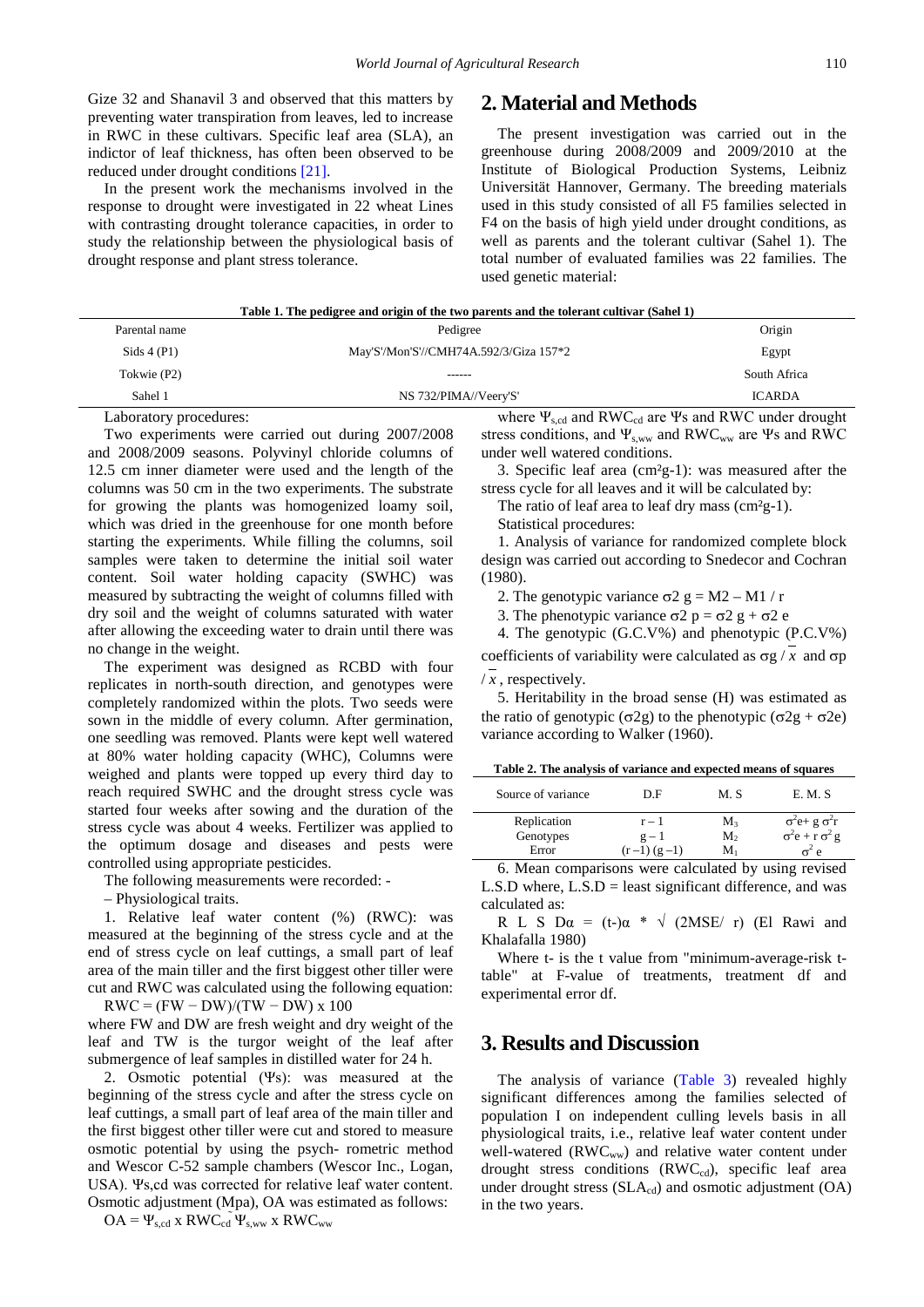<span id="page-2-0"></span>

| <b>Table 3. Analysis of variance</b> |          |     |            |            |                     |                              |  |
|--------------------------------------|----------|-----|------------|------------|---------------------|------------------------------|--|
| Years                                | S.O.V    | d.f |            |            | <b>Mean Squares</b> |                              |  |
|                                      |          |     | $RWC_{ww}$ | $RWC_{cd}$ | $SLA_{cd}$          | <b>OA</b>                    |  |
|                                      | Reps     | 3   | 18.21      | 8.95       | 85.14               | 0.01                         |  |
| 2007                                 | Families | 24  | 13.46**    | 13.96**    | 1892.79**           | $0.04**$                     |  |
|                                      | Error    | 72  | 2.99       | 2.83       | 36.46               | 0.006                        |  |
|                                      | Reps     | 3   | 3.85       | 1.17       | 70.38               | 0.003                        |  |
| 2008                                 | Families | 24  | 8.82**     | 13.73**    | 1116.70**           | $0.05**$                     |  |
|                                      | Error    | 72  | 3.31       | 2.89       | 52.48               | 0.009                        |  |
| $T = 1$                              | $\cdot$  |     |            |            | $\sqrt{1}$          | $\mathbf{A}$<br>$\mathbf{1}$ |  |

The combined analysis over two years [\(Table 4\)](#page-2-1) revealed highly significant differences among families and years for the above mentioned traits in the two populations. While, families x years interaction were highly significant for  $SLA_{cd}$  and OA and non significant for  $RWC_{ww}$  and  $RWC_{cd}$  in the two populations.

**Table 4. The combined analysis of variance over the two years**

<span id="page-2-1"></span>

| S.O.V           | d.f | Mean Squares |            |            |          |  |
|-----------------|-----|--------------|------------|------------|----------|--|
|                 |     | $RWC_{ww}$   | $RWC_{cd}$ | $SLA_{cd}$ | OΑ       |  |
| Year            |     | 280.54**     | $116.60**$ | 17196.6**  | $0.32**$ |  |
| Rep/Year        | 6   | 6.32         | 3.96       | 67.00      | 0.01     |  |
| <b>Families</b> | 24  | $21.36**$    | $24.45**$  | 2765.88**  | $0.06**$ |  |
| $F \times Y$    | 24  | 0.93         | 3.24       | $243.60**$ | $0.04**$ |  |

The range and the mean values of the four studied traits within and across the two years are presented in [Table 5](#page-2-2) and [Figure 1.](#page-2-3) The results showed that average of  $RWC_{ww}$ was 88.23% with a range from 84.35 to 91.99% in the first season and in the second season, the average was 85.82% with a range from 82.56 to 89.10%. However, mean across years of  $RWC_{ww}$  was 87.03% with a range from 83.46 to 90.54%. Moreover, the results showed that six families, i.e., no. 6, 22, 33, 38, 43 and 45 and two families, i.e., no. 33 and 38 significantly exceeded the best parent in the first and the second seasons, respectively. While, ten families, i.e., no. 6, 13, 22, 23, 25, 33, 36, 38, 43 and 45 and six families, i.e., no. 6, 22, 33, 36, 38 and 45 were significantly higher than the check in the first and the second seasons, respectively.

**Table 5. The range and the mean values for the physiological traits within and across years**

<span id="page-2-2"></span>

| Trait                 | Year | Range            | $Means + S.E$     |
|-----------------------|------|------------------|-------------------|
|                       | 2007 | $84.35 - 91.99$  | $88.23 \pm 0.25$  |
| RWCww(%)              | 2008 | $82.56 - 89.10$  | $85.82 + 0.22$    |
|                       | Mean | $83.46 - 90.54$  | $87.03 + 0.18$    |
|                       | 2007 | $80.41 - 87.30$  | $84.04 + 0.24$    |
| RWCcd(%)              | 2008 | $79.17 - 86.35$  | $82.51 \pm 0.23$  |
|                       | Mean | $80.33 - 86.83$  | $83.28 + 0.18$    |
|                       | 2007 | $81.33 - 165.32$ | $125.77 + 2.21$   |
| $SLAcd$ ( $Cm2kg-1$ ) | 2008 | $85.15 - 144.58$ | $107.36 \pm 1.76$ |
|                       | Mean | $86.51 - 154.95$ | $116.56 + 1.56$   |
|                       | 2007 | $-0.36 - 0.79$   | $-0.56+0.01$      |
| OA (Mpa)              | 2008 | $-0.23 - 0.68$   | $-0.47+0.01$      |
|                       | Mean | $-0.37 - -0.68$  | $-0.51+0.01$      |

The average  $RWC_{cd}$  in [Table 5](#page-2-2) and [Figure 2](#page-3-0) was 84.04% with a range from 80.41 to 87.30% and from 79.17 to 86.35% with an average 82.51% in the first and second season, respectively. Mean over all for  $RWC_{cd}$  was 83.28% with a range from 80.33 to 86.83%. Three families (no. 22, 33 and 36) and two families (no. 22 and 33) were significantly higher than the best parent in the first and the second seasons, respectively. Meanwhile, three families (no. 22, 33 and 36) and four families (no. 22, 25, 33 and 36) surpassed the check (Sahel 1) in the first and the second seasons, respectively [\(Table 6\)](#page-2-4). These results are in agreement with those obtained by, [\[35,20\],](#page-5-1) [\[32,33\].](#page-4-10) Ref. [\[12\]](#page-4-11) cleared that the range of leaf relative water content varied from 50.03 for ND66 to 72.02% for L31under terminal water-stress condition.

Mean  $SLA_{cd}$  presented in [Table 5](#page-2-2) and [Figure 3](#page-3-1) was 125.77  $\text{cm}^2 \text{g}^{-1}$  with a range from 81.33 to 165.32 m<sup>2</sup>kg-1 and from 85.15 to 144.58  $\text{cm}^2\text{g}^{-1}$  with an average 107.36 in the first and second seasons, respectively. However, mean across years of  $SLA_{cd}$  was 116.56 m<sup>2</sup>kg-1 with a range from  $86.51$  to  $154.95$   $\text{cm}^2\text{g}^{-1}$ . Twelve families, i.e., no. 6, 19, 22, 23, 24, 25, 26, 28, 33, 38, 45 and 46 in the two years were significantly higher than the best parent. While, twelve families, i.e., no. 6, 19, 22, 23, 24, 25, 26, 28, 33, 38, 45 and 46 in the first season and all breeding lines except (no. 13, 37, 39 and 43) in the second season surpassed the check [\(Table 7\)](#page-3-2).

| Table 6. The average of relative leaf water content under normal |  |
|------------------------------------------------------------------|--|
| (RWCww) and drought (RWCcd) conditions across the two years      |  |

<span id="page-2-4"></span>

|                      | $RWC_{ww}$ |        |             | $RWC_{cd}$ |        |             |  |
|----------------------|------------|--------|-------------|------------|--------|-------------|--|
| Selected             |            |        | Mean        |            |        | Mean        |  |
| families             | Year 1     | Year 2 | over<br>all | Year 1     | Year 2 | over<br>all |  |
| $\mathbf{1}$         | 87.50      | 85.36  | 86.43       | 85.06      | 83.57  | 84.31       |  |
| 6                    | 90.43      | 87.20  | 88.81       | 82.51      | 81.19  | 81.85       |  |
| 13                   | 89.35      | 86.19  | 87.77       | 85.90      | 82.48  | 84.19       |  |
| 19                   | 87.99      | 84.55  | 86.27       | 84.90      | 84.19  | 84.54       |  |
| 22                   | 89.85      | 87.20  | 88.52       | 86.69      | 85.37  | 86.03       |  |
| 23                   | 88.83      | 86.81  | 87.82       | 83.18      | 82.12  | 82.65       |  |
| 24                   | 86.08      | 84.79  | 85.44       | 80.41      | 82.21  | 81.31       |  |
| 25                   | 88.83      | 86.21  | 87.52       | 85.69      | 84.59  | 85.14       |  |
| 26                   | 85.54      | 83.24  | 84.39       | 82.68      | 81.34  | 82.01       |  |
| 28                   | 86.44      | 85.34  | 85.89       | 81.48      | 79.17  | 80.33       |  |
| 33                   | 91.99      | 89.10  | 90.54       | 87.30      | 86.35  | 86.83       |  |
| 36                   | 89.44      | 87.30  | 88.37       | 87.09      | 84.74  | 85.92       |  |
| 37                   | 87.59      | 86.03  | 86.81       | 84.55      | 83.77  | 84.16       |  |
| 38                   | 90.43      | 87.55  | 88.99       | 84.91      | 82.42  | 83.66       |  |
| 39                   | 88.38      | 86.31  | 87.34       | 84.84      | 83.33  | 84.09       |  |
| 42                   | 87.28      | 85.00  | 86.14       | 83.11      | 82.49  | 82.80       |  |
| 43                   | 89.68      | 86.44  | 88.06       | 85.96      | 81.56  | 83.76       |  |
| 45                   | 90.94      | 87.18  | 89.06       | 83.99      | 81.54  | 82.76       |  |
| 46                   | 87.45      | 85.74  | 86.59       | 82.79      | 83.60  | 83.20       |  |
| 48                   | 86.07      | 83.33  | 84.70       | 81.35      | 79.87  | 80.61       |  |
| 55                   | 86.64      | 84.66  | 85.65       | 82.49      | 79.43  | 80.96       |  |
| 62                   | 84.35      | 82.56  | 83.46       | 82.02      | 79.96  | 80.99       |  |
| Average              | 88.23      | 85.82  | 87.03       | 84.04      | 82.51  | 83.28       |  |
| $P_1$                | 87.10      | 84.47  | 86.04       | 83.02      | 82.47  | 82.74       |  |
| P <sub>2</sub>       | 86.34      | 83.95  | 85.15       | 83.65      | 81.14  | 82.40       |  |
| Sahel 1              | 86.24      | 84.02  | 85.38       | 83.62      | 82.12  | 83.37       |  |
| RLSD <sub>0.05</sub> | 2.51       | 3.02   | --          | 2.44       | 2.46   | --          |  |
| RLSD <sub>0.01</sub> | 3.31       | 4.14   | $-$         | 3.22       | 3.26   | $-$         |  |

<span id="page-2-3"></span>

RWC (Well water

**Figure 1.** relative leaf water content under normal (RWC<sub>ww</sub>) and Drought condition ( $RWC_{cd}$ ) of independent culling levels  $f_5$  families of population I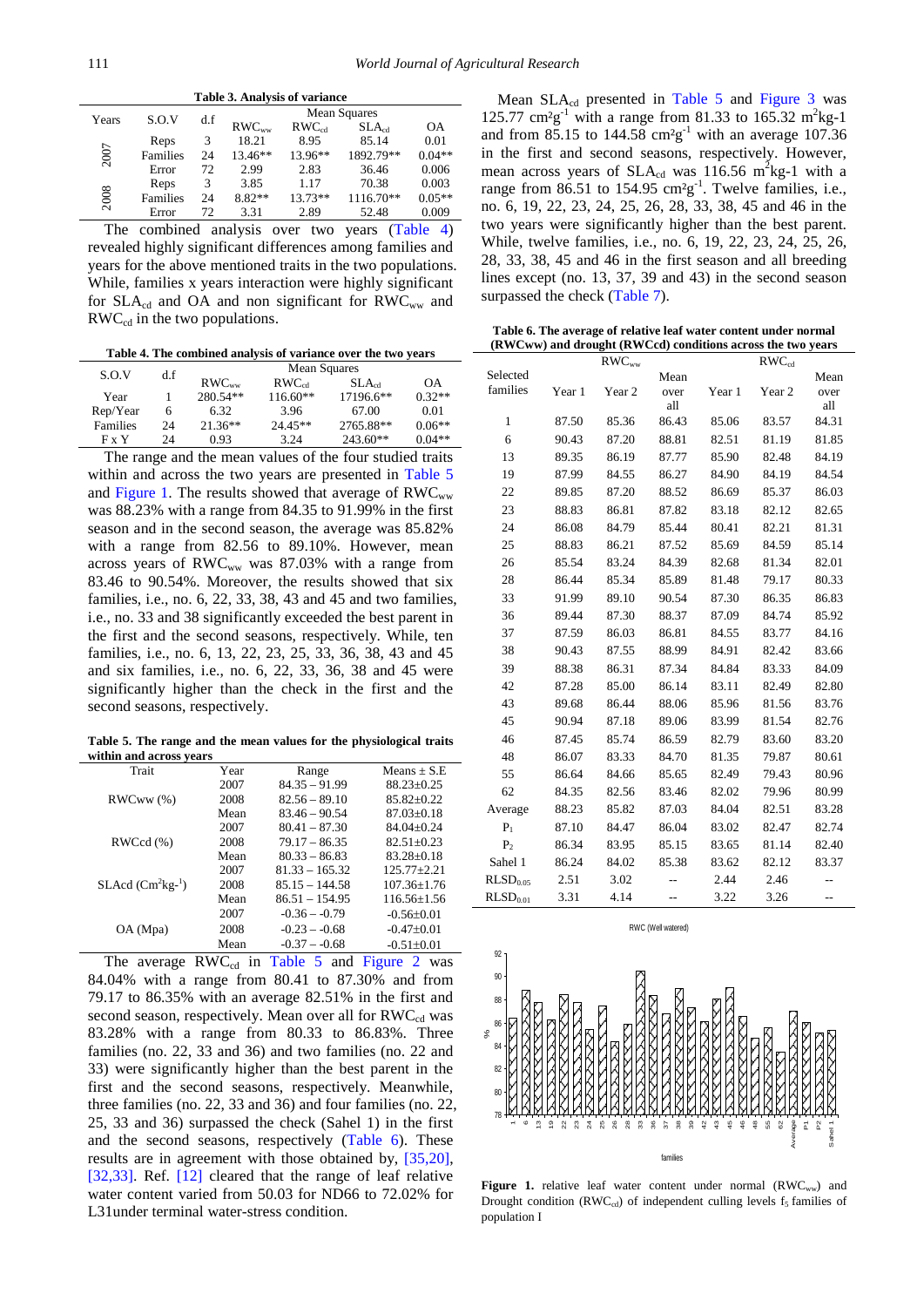<span id="page-3-0"></span>

Figure 2. relative leaf water content under normal (RWC<sub>ww</sub>) and Drought condition ( $RWC_{cd}$ ) of independent culling levels  $f_5$  families of population I

<span id="page-3-1"></span>

**Figure 3.** The average of specific leaf area under drought conditions  $(SLA<sub>cd</sub>)$  and Osmotic adjustment (OA) of independent culling levels  $f<sub>5</sub>$ families of population I

<span id="page-3-3"></span>

**Figure 4.** The average of specific leaf area under drought conditions ( $SLA_{cd}$ ) and Osmotic adjustment (OA) of independent culling levels  $f_5$ families of population I

The average of osmotic adjustment  $(OA)$  was  $-0.56$ Mpa with a range from  $-0.36$  to  $-0.79$  Mpa and from  $0.23$  to  $-0.68$  Mpa with an average  $-0.47$  Mpa in the first and second seasons, respectively. Moreover, mean over all was –0.51 Mpa with a range from –0.37 to –0.68 Mpa [\(Table 5](#page-2-2) an[d Figure 4\)](#page-3-3). Moreover, five families (no. 22, 25, 26, 33 and 48) and three families (no. 22, 33 and 38) significantly exceeded the best parent in the first and the second seasons, respectively. While, five families, i.e., no. 22, 25, 26, 33 and 48 and four families, i.e., no. 19, 22, 33 and 38 surpassed the best parent in the first and the second

seasons, respectively [\(Table 7\)](#page-3-2). The wide range of variability among genotypes also indicates the suitability of OA as selection tool for breeders under water deficit environments. These results were in agreement with these obtained by [\[3,16,19,20,22,23\].](#page-4-12) Also, Ref. [\[26\]](#page-4-6) showed that Tullio, the drought susceptible Italian genotype, had an osmotic adjustment of –0.63 MPa, four times greater than in Pandas, though this drought resistant cultivar showed a similar content in osmotically active substances.

|  | Table 7. The average of specific leaf area under drought conditions |  |  |  |
|--|---------------------------------------------------------------------|--|--|--|
|  | (SLAcd) and osmotic adjustment (OA) across the two years            |  |  |  |

<span id="page-3-2"></span>

|                      |        | $SLA_{cd}$     |          |         | OА             |          |
|----------------------|--------|----------------|----------|---------|----------------|----------|
| Selected<br>families | Year   | Year           | Mean     | Year1   | Year           | Mean     |
|                      | 1      | $\overline{2}$ | over all |         | $\overline{2}$ | over all |
| $\mathbf{1}$         | 153.83 | 121.38         | 137.60   | $-0.40$ | $-0.33$        | $-0.37$  |
| 6                    | 99.03  | 85.15          | 92.09    | $-0.59$ | $-0.40$        | $-0.50$  |
| 13                   | 148.85 | 127.16         | 138.00   | $-0.55$ | $-0.51$        | $-0.53$  |
| 19                   | 127.48 | 112.22         | 119.85   | $-0.36$ | $-0.59$        | $-0.48$  |
| 22                   | 116.72 | 97.46          | 107.09   | $-0.67$ | $-0.68$        | $-0.68$  |
| 23                   | 119.25 | 102.41         | 110.83   | $-0.53$ | $-0.31$        | $-0.42$  |
| 24                   | 81.33  | 91.69          | 86.51    | $-0.61$ | $-0.54$        | $-0.58$  |
| 25                   | 101.81 | 87.51          | 94.66    | $-0.79$ | $-0.49$        | $-0.64$  |
| 26                   | 123.78 | 117.98         | 120.88   | $-0.65$ | $-0.57$        | $-0.61$  |
| 28                   | 88.77  | 90.89          | 89.83    | $-0.51$ | $-0.31$        | $-0.41$  |
| 33                   | 106.52 | 85.93          | 96.22    | $-0.72$ | $-0.63$        | $-0.67$  |
| 36                   | 135.43 | 100.62         | 118.02   | $-0.51$ | $-0.45$        | $-0.48$  |
| 37                   | 142.71 | 131.76         | 137.24   | $-0.58$ | $-0.50$        | $-0.54$  |
| 38                   | 115.66 | 99.70          | 107.68   | $-0.57$ | $-0.61$        | $-0.59$  |
| 39                   | 165.32 | 144.58         | 154.95   | $-0.54$ | $-0.23$        | $-0.38$  |
| 42                   | 146.30 | 118.55         | 132.43   | $-0.59$ | $-0.44$        | $-0.51$  |
| 43                   | 148.89 | 135.83         | 142.36   | $-0.38$ | $-0.53$        | $-0.45$  |
| 45                   | 106.34 | 88.08          | 97.21    | $-0.52$ | $-0.50$        | $-0.51$  |
| 46                   | 118.95 | 97.28          | 108.11   | $-0.43$ | $-0.46$        | $-0.45$  |
| 48                   | 133.08 | 96.13          | 114.60   | $-0.68$ | $-0.39$        | $-0.53$  |
| 55                   | 132.11 | 108.96         | 120.53   | $-0.56$ | $-0.33$        | $-0.45$  |
| 62                   | 154.68 | 120.70         | 137.69   | $-0.51$ | $-0.54$        | $-0.52$  |
| Average              | 125.77 | 107.36         | 116.56   | $-0.56$ | $-0.47$        | $-0.51$  |
| $P_1$                | 149.60 | 119.70         | 134.70   | $-0.44$ | $-0.48$        | $-0.46$  |
| P <sub>2</sub>       | 126.00 | 108.70         | 117.30   | $-0.53$ | $-0.43$        | $-0.48$  |
| Sahel 1              | 126.00 | 114.50         | 120.30   | $-0.54$ | $-0.46$        | $-0.50$  |
| RLSD <sub>0.05</sub> | 4.47   | 9.48           |          | 0.11    | 0.13           | --       |
| RLSD <sub>0.01</sub> | 9.78   | 12.47          |          | 0.14    | 0.17           | --       |

The phenotypic (P.C.V.%) and genotypic (G.C.V.%) coefficients of variation and heritability  $(h<sub>2</sub>)$  estimates for all studied traits in the first (2007) and the second (2008) seasons are presented in Table (8). The results showed that the phenotypic and genotypic coefficient of variation were  $(2.68$  and 1.83 %) and  $(2.52$  and 1.37 %) for RWC<sub>ww</sub>, (2.82 and 1.98 %) and (2.87 and 2.00 %) for  $RWC_{cd}$ , (17.79 and 17.13 %) and (16.62 and 15.19 %) for  $SLA_{cd}$ and (25.26 and 19.62 %) and (27.20 and 19.85 %) for OA in the first and second seasons, respectively.

**Table 8. Phenotypic coefficient of variation (PCV%), genotypic coefficient of variation (GCV%) and broad sense heritabilities (h2) for all studied traits**

<span id="page-3-4"></span>

| for all studied traits |      |       |       |                |  |
|------------------------|------|-------|-------|----------------|--|
| Traits                 | Year | PCV%  | GCV%  | h <sup>2</sup> |  |
|                        | 2007 | 2.68  | 1.83  | 46.68          |  |
| $RWC_{ww}$             | 2008 | 2.52  | 1.37  | 29.39          |  |
| $RWC_{cd}$             | 2007 | 2.82  | 1.98  | 49.58          |  |
|                        | 2008 | 2.87  | 2.00  | 48.39          |  |
| $SLA_{cd}$             | 2007 | 17.79 | 17.13 | 92.72          |  |
|                        | 2008 | 16.62 | 15.19 | 83.52          |  |
|                        | 2007 | 25.62 | 19.62 | 58.62          |  |
| <b>OA</b>              | 2008 | 27.20 | 19.85 | 53.25          |  |

The broad sense heritabilities [\(Table 8\)](#page-3-4) were (46.68 and 29.39%) for RWC<sub>ww</sub>, (49.58 and 48.39 %) for RWC<sub>cd</sub>, (92.72 and 83.52 %) for SLAcd and (58.62 and 53.25 %) for OA in the first and second seasons, respectively. The high heritability estimates obtained for both  $SLA_{cd}$  and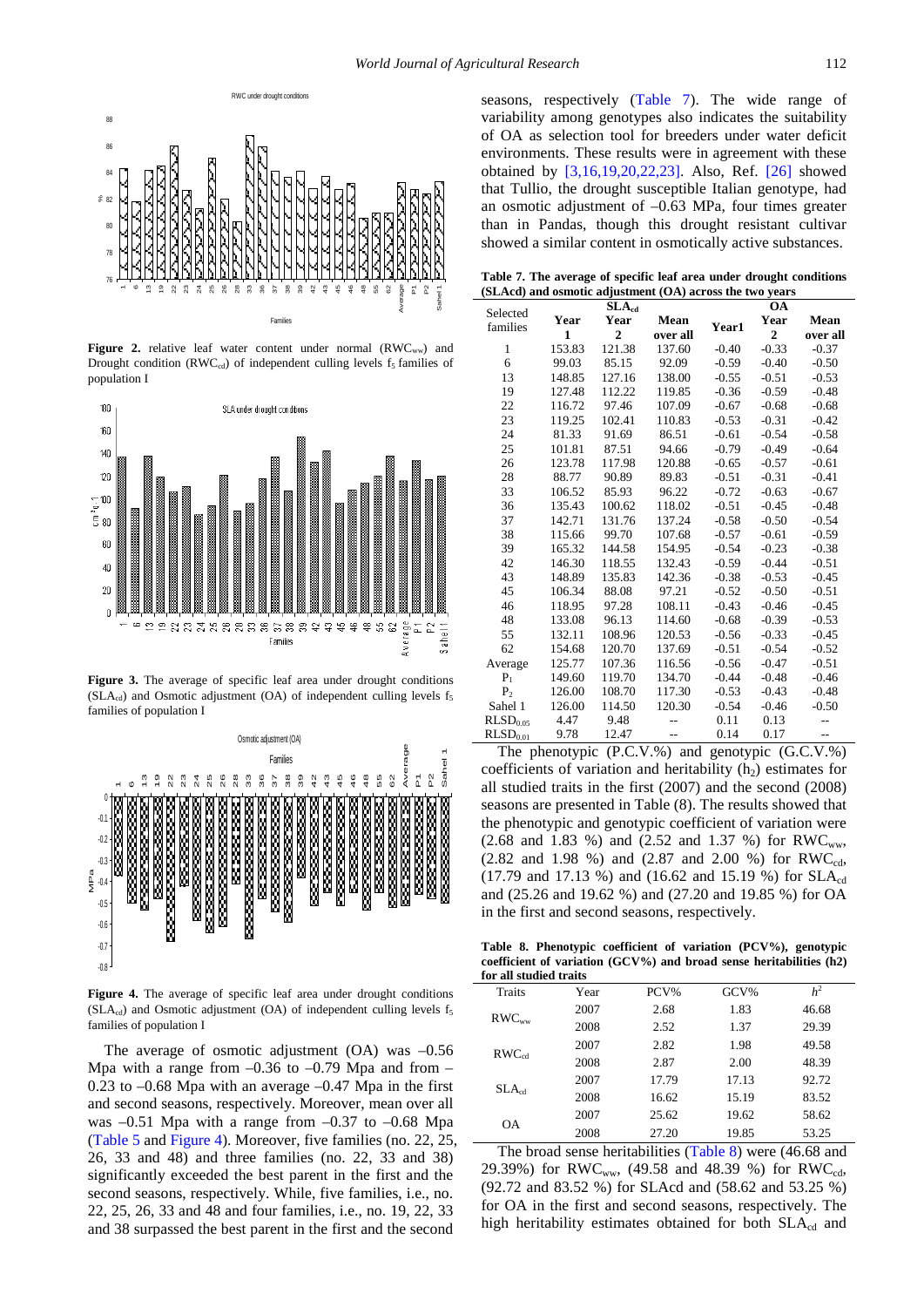OA provide evidence for the effectiveness of selection for both characters in improving drought tolerance. These results are in accordance with those obtained by [\[5,10,11,34,35\].](#page-4-13)

## **4. Conclusions**

Survival and productivity of crop plants exposed to environmental stresses are dependent on their ability to develop adaptive mechanisms to avoid tolerate stress [\[1\].](#page-4-14) This study was following to find characters of resistant under drought stress and the results showed that osmotic adjustment, Relative water content and Specific leaf area made difference between genotypes. Thus, this attributes can be used as screening tool for drought tolerance in Wheat. They lend full support to results presented by [\[16,20,22\]](#page-4-1) showing that wheat lines can differ consistently for OA. It is therefore concluded that OA can be an important component of drought resistance in wheat within a relevant environmental context and by [\[30\]](#page-4-15) showed that wheat cultivars having high RWC are more resistant against drought stress.

#### **Acknowledgments**

The authors wish to express their gratitude to the Institute of Biological Production Systems, Leibniz Universität Hannover, Germany for the financial support and technical assistance granted for the realization of this work.

#### **References**

- <span id="page-4-14"></span>[1] Arjenaki, F. G., R. Jabbari1 and A. Morshedi, (2012). Evaluation of Drought Stress on Relative Water Content, Chlorophyll Content and Mineral Elements of Wheat (Triticum aestivum L.) Varieties. Intl J Agri Crop Sci. 11: 726-729.
- <span id="page-4-3"></span>[2] Blum, A. (1996). Crop response to drought and the intepretation of adaptation. Plant Growth Regulation, 20: 135-148.
- <span id="page-4-12"></span>[3] Blum, A., J. Zhang and H.T. Nguyen. (1999). Consistent differences among wheat cultivars in osmotic adjustment and their relationship to plant production. Field Crops Res., 64: 287-291.
- [4] Chimenti, C.A., Marcantonio, M., Hall, A.J., (2006). Divergent selection for osmotic adjustment results in improved drought tolerance in maize (Zea mays L.) in both early growth and flowering phases. Field Crops Res. 95, 305-315.
- <span id="page-4-13"></span>[5] Dhanda, S.S. and D.S. Sethi. (1996). Genetics and interrelationships of grain yield and its related traits in bread wheat under irrigated and rainfed conditions. Wheat Inform. Service, 83: 19-27.
- [6] Dichio, B., Xiloyannis, C., Sofo, A., Montanaro, G. (2005). Osmotic regulation in leaves and roots of olives trees during a water deficit and rewatering. Tree Physiol. 26, 179-185.
- [7] El-Rawi, K. and A.M. Khalafalla. (1980). Design and analysis of agricultural experiments, El Mousel Univ., Iraq, 19.
- [8] Farouk, S. (2011). Osmotic adjustment in wheat flag leaf in relation to flag leaf area and grain yield per plant. J. of Stress Physiology & Biochemistry, Vol. 7 No. 2, pp. 117-138.
- <span id="page-4-8"></span>[9] Gaballah, M.S., B. Abou, H. Leila, A. El-Zeiny and S. Khalil, (2007). Estimating the performance of salt stressed sesame plant treated with antitranspirants. J. Applied Sci. Res., 3: 811-817.
- [10] Golparvar, A.R. (2003). Genetic analysis of drought resistance in bread wheat cultivars. Ph. D Thesis, Islamic Azad Univ. Branch of Science and Res. of Tehran, pp: 287(In Persian).
- [11] Golparvar, A.R. and A. Ghasemi-Pirbalouti and H. Madani. (2006). Genetic control of some physiological attributes in wheat under drought stress conditions. Pakistan J. of Biological Sciences 9 (8): 1442-1446.
- <span id="page-4-11"></span>[12] González A., I. Martín and L. Ayerbe (2008). Yield and Osmotic Adjustment Capacity of Barley Under Terminal Water-Stress Conditions. J. Agronomy & Crop Science, Volume 194, Issue 2: 81-91.
- [13] González, A. and L. Ayerbe (2011). Response of coleoptiles to water deficit: growth, turgor maintenance and osmotic adjustment in barley plants (Hordeum vulgare L.). Agricultural Sciences, 2: 159-166.
- <span id="page-4-7"></span>[14] Lazacano-Ferrat, I. and C. J. Lovat, (1999). Relationship between relative water content, nitrogen pools, and growth of Phaseolus vulgaris L. and P. acutifoolius A. Gray during water deficit. Crop. SCI., 39: 467-475.
- <span id="page-4-2"></span>[15] Ludlow MM, Muchow RC (1990) A critical evaluation of traits for improving crop yields in water limited environments. Advances in Agronomy 43: 107-153.
- <span id="page-4-1"></span>[16] Morgan, J.M. (1977 b). Differences in osmoregulation between wheat genotypes. Nature (London) 270: 234-235.
- [17] Mayer, J. and G. Gozlan. (1982). Infraed thermal sensing of plant canopies a screening technique for dehydration avoidance in wheat. Field Crops Res., 5: 137-146.
- <span id="page-4-5"></span>[18] M Sinclair, T.R. and M.M. Ludlow, (1985). who taught plants thermodynamics? The unfulfilled potential of plant water potential. Aust. J. Plant Physiol. 33: 213-217. M., Hare, R.A. and Fletcher, R.J., 1986. Genetic variation. J. Morgan, J.M., 1992 Agric. jjkkjkj.
- [19] Morgan, J.M., Hare, R.A. and R.J Fletcher, (1986). Genetic variation in osmoregulation in bread and durum wheat and its relationship to grain yield in arrange of field environments. Aus. J. Agric. Res., 37: 449-457.
- [20] Morgan, J.M., (1995). Growth and yield of wheat lines with differing osmoregulative capacity at high soil water deficit in seasons of varying evaporative demand. Field Crops Res. 40, 143- 152.
- <span id="page-4-9"></span>[21] Marcelis, L.F.M., Heuvelink, E., Goudriaan, J., (1998). Modelling biomass production and yield of horticultural crops: a review. Sci. Hort. 74, 83-111.
- [22] Morgan, J.M. (1999). Pollen grain expression of a gene controlling differences in osmoregulation in wheat leaves: A simple breeding method. Aust. J. Agric. Res. 50: 953-962.
- [23] Moinuddin, R. A. Fischer, K. D. Sayre, and M. P. Reynolds (2005). Osmotic Adjustment in Wheat in Relation to Grain Yield under Water Deficit Environments. Agron. J. 97: 1062-1071.
- <span id="page-4-4"></span>[24] Mart"ınez JP, Ledent JF, Bajji M, Kinet JM, Lutts S. (2003). Effect of water stress on growth, Naþ and Kþ accumulation and water use efficiency in relation to osmotic adjustment in two populations of Atriplex halimus. Plant Growth Regul, 41: 63-73.
- [25] Mart"ınez JP, Ledent JF, Bajji M, Kinet JM, Lutts S. (2004). Is osmotic adjustment required for water stress resistance in the Mediterranean shrub Atriplex halimus L. J. of Plant Physiology 161: 1041-1051
- <span id="page-4-6"></span>[26] Martin M., F. Miceli, J. A. Morgan, M. Scalet and G. Zerbi (2009). Synthesis of Osmotically Active Substances in Winter Wheat Leaves as Related to Drought Resistance of Different Genotypes. J. of Agro. and Crop Science V. 171 Is. 3: 176-184.
- <span id="page-4-0"></span>[27] Passioura JB. (1996). Drought and drought tolerance. Plant Growth Regulation 20, 79-83.
- [28] Passioura JB. (2007). The drought environment: physical, biological and agricultural perspectives. Journal of Experimental Botany 58, 113-117.
- [29] Ramos, M.L.G., R. Parsons, J. I. Sprent and E. K. Games, (2003). Effect of water stress on nitrogen fixation and nodule structure of common bean. Pesq. Agropec. Brasilia., 38: 339-347.
- <span id="page-4-15"></span>[30] Schonfeld, M.A., R.C. Johnson, B.F. and Carwer, D.W. Mornhinweg, (1988). Water relations in winter wheat as drought resistance indicators. Crop. Sci., 28: 526-531.
- [31] Snedecor, G.W. and W.G. Cochran. (1980). Statistical methods. 7th ed. Lowa State Unv. Press., Ames., Lowa, U.S.A.
- <span id="page-4-10"></span>[32] Siddique, M.R.B., A. Hamid and M.S. Islam. (2000). Drought stress effects on water relations of wheat. Bot. Bull. Acad. Sin., 41: 35-39.
- [33] Suprunova T, Krugman T, Fahima T, Chrn G, Shams I, Korol A, Nevo E (2004) Differential expression of dehydrin genes in wild barley (Hordeum spontaneum), associated with resistance to water deficit. Plant Cell Environ. 27: 1297-1308.
- [34] Slafer, G.A. and J.L. Araus. (1998). Improving wheat responses to abiotic stresses. In: Proceedings 9th International Wheat Genetic Symposium. Saskatoon, Canada, 1: 201-213.